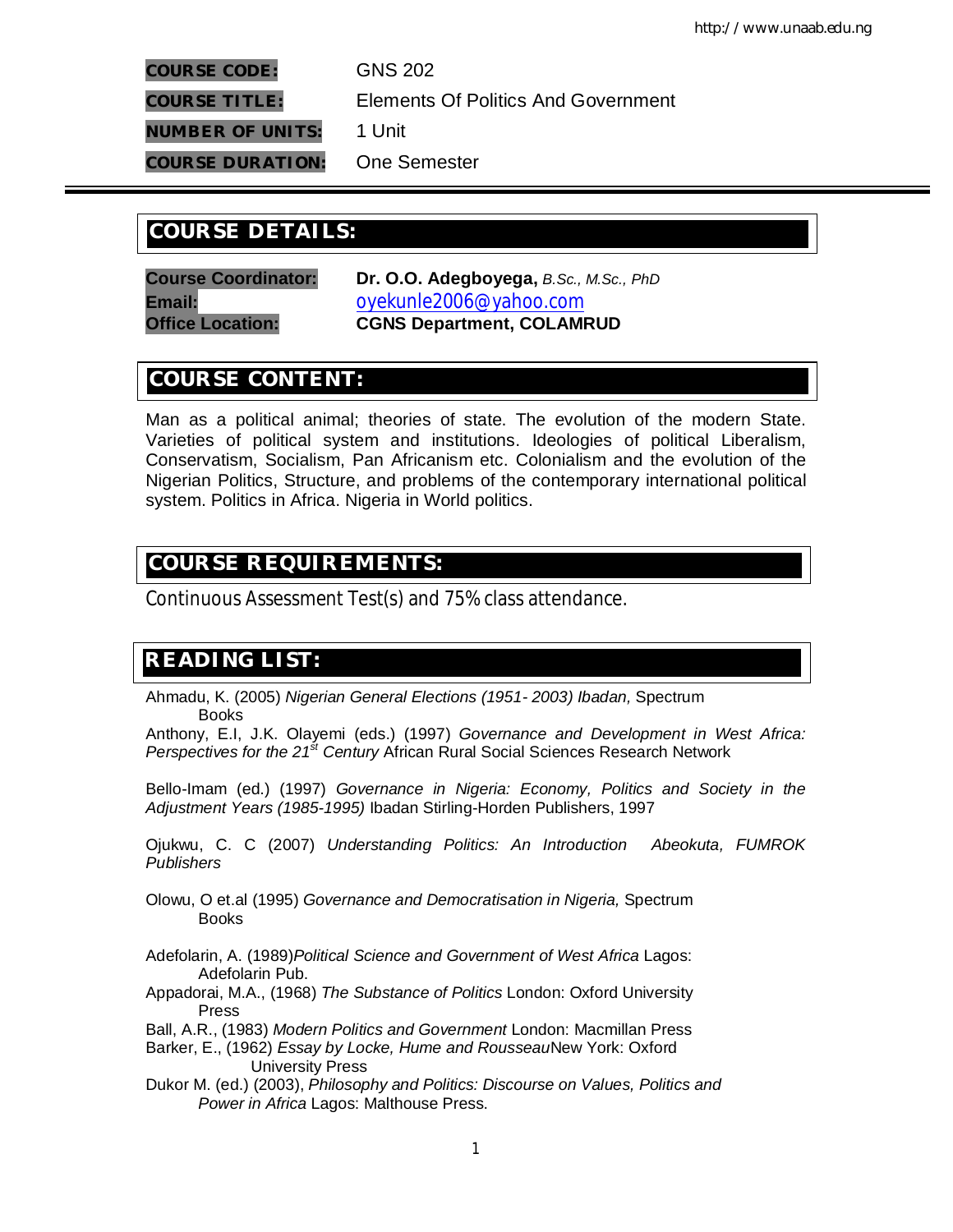- Ekeh, P.P (1980), *Colonialism and the Social Structure* An Inaugural Lecture delivered at the University of Ibadan, 5<sup>th</sup> June 1980.
- Gboyega A. (ed) (1996), *Corruption and Democratization in Nigeria* Ibadan: Friedrich Ebert Foundation and AgboAreo.
- Morrow J. (1988), *History of Political Thought: A Thematic Introduction* London: Macmillan Press Ltd.
- Okechukwu, R.O., *An Introduction to Political Science* Enugu: MaryDan Publisher

Omoregbe, J., (2007) *Social-Political Philosophy and International Relations* 

Lagos: Joja Educational Research and Publisher

Sabine G. H & Thorson T.L (1973), *A History of Political Theory* Hinsdale Illinious: Dryden Press.

# **LECTURE NOTES**

**E**

# **GNS 202: ELEMENTS OF POLITICS AND GOVERNMENT (1 Units) INTRODUCTION**

This course focuses on the following areas of politics and government: examination of man in a political society; the meaning and nature of politics; the idea, nature, origin and the role of the state; political ideologies and institutions; Meaning and nature of government; the various arms of government and types of government; basic principles in government; constitution and constitutional development in Nigeria; Nigeria and the world

#### **TOPIC 1**

## **MEANING, NATURE AND SCOPE OF POLITICS Man in a political society**

The word "politics" is derived from the Greek word, *polis*, which means city-state. In his treatise on Human Associations, Aristotle (384 322 BC) stated that the most sovereign and inclusive association is the polis, as it is called, whose essence is the establishment of government, law-making, enforcement and eliciting obedience from the members of the society. Aristotle observed that Man is, by nature, a political animal. This means that politics come naturally to all human beings. The activities of politics can be seen in the day-to-day living of man and it encompasses all forms of human endeavor.

#### **SOME DEFINITIONS OF POLITICS**

- 1. Robert Dahl views politics as the interplay of contending actors in which one actor always attempts to gain a relative advantage over the other.
- 2. According to Heinz Eulau, politics is concerned with the conditions and consequences of human action.
- 3. Obafemi Awolowo defines politics as the science of the art of government

## **CONCEPTUALIZATION OF POLITICS**

The various views on the meaning of politics can be grouped as follows:

-Politics as the operation of state.

-Politics as the implementation and execution of public policy.

-Politics as the pursuit of public interest.

-Politics as the authoritative allocation of values

## **TOPIC II THE IDEA OF A STATE**

The concept of State is very vital as a political concept. Scholars have attempted to define the State in different ways.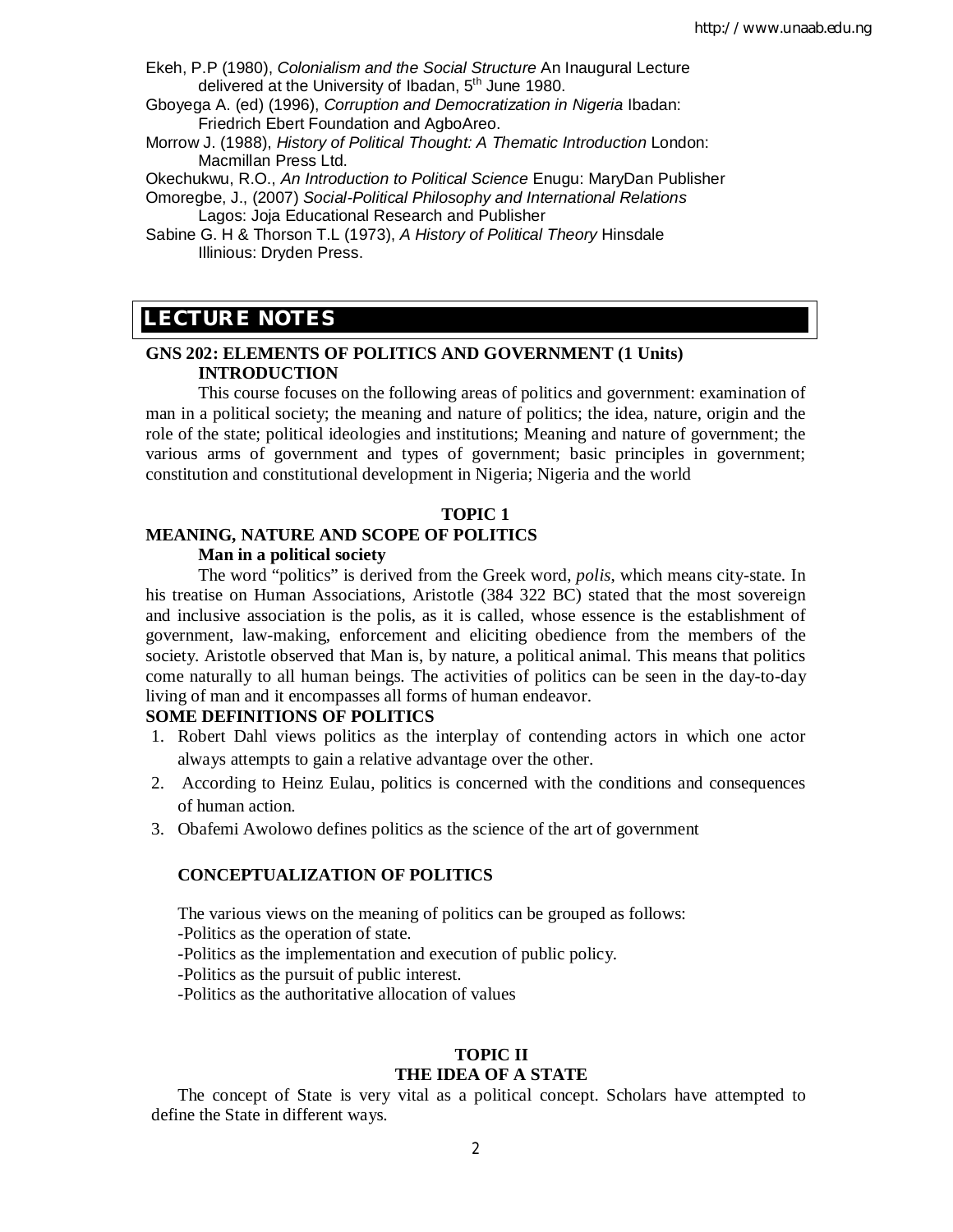# **SOME DEFINITIONS OF STATE**

- 1. Harold Laski, in his definition, posits that the state is the supreme coercive power in any given society which is used to promote in that society, the interest of those who possess its instruments of production.
- 2. To Aristotle, the state can be described as the most supreme and inclusive association whose purpose is attainment of the good life.
- 3. Appadorai regards the state as a legal entity established for the purpose of regulating human conduct

From the above definitions, a state can be rightly described as an apparatus set up by a community of persons existing under sovereign territory for the ultimate purpose of regulation of conduct and development of that society.

#### **ORIGIN**

According to Appadorai, the origin of the state cannot be traced to a particular time or cause, but the state originated as a result of various factors operating over time. Such factors include kinship, religion, war and political consciousness. The state thus evolved from early times to the present day based on the people's acceptance of its role in society.

## **Theories of the State:**

Several theories exist as to the origin of the state: some basic theories of the state include: The organic theory, The Evolutionary theory, The divine right theory, The social contract theory, The patriarchal theory, The matriarchal theory, The force theory.

# **TOPIC III POLITICAL IDEOLOGIES**

Political ideologies are views which express the ideas, beliefs and preferences of people on the roles of government and attempt to create a followership for those people based on their various perceptions and orientations. Some of these political ideologies are:

Communalism, Capitalism, Conservatism, Pan-Africanism, Socialism, Communism, Colonialism, Fascism, Totalitarianism, Liberalism, Democracy, etc

#### **TOPIC IV**

# **THE MEANING AND NATURE OF GOVERNMENT**

SOME CONCEPTIONS OF GOVERNMENT

i Government is a form or method of ruling

ii Government is the agency, through which the will of the state is realized

iii. Government is abody of people or institutes that make and execute the laws of the state, make and implement policies, conduct its public affairs and maintain law and order thing its territory.

iv. Government is the structure and system by which decision and rules are determined and enforced for all members of the society.

# **ORGANS OF GOVERNMENT**

The three organs of government are:

| Executive |
|-----------|
|           |

- 2. Legislative
- 3. Judiciary

**The Legislative**: This is the arm of government whose primary function is to make laws.

# **Types of Legislative**

A legislative can either be unicameral (Single chamber or House), like Greece, Yugoslavia Bulgaria or Bicameral (two chambers or House), like Nigeria, USA, Britain etc . For instance in Nigeria the two chambers are the House of Senate and the House of Representatives..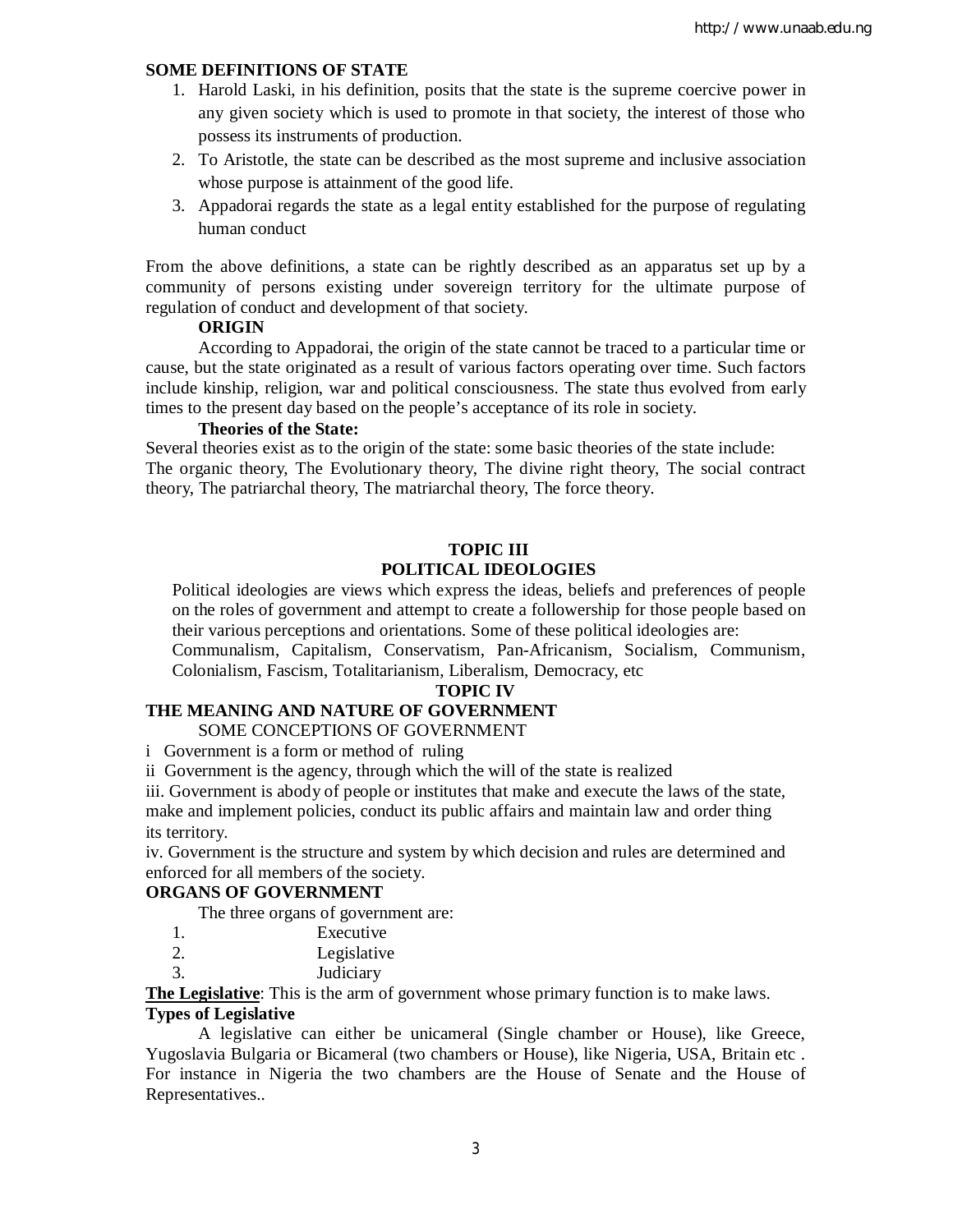**The Executive:** The Executive arm of government has the power to carry out government decisions and laws.

## **Composition of the Executive**

The executive includes politicians elected or nominated to the executive arm of government. This includes the president and his ministers in the presidential system of government and the prime minister and his cabinet as in the parliamentary system of government.

**Judiciary:** The judiciary of any country is that organ of the government which interprets the constitution and laws of the land.This arm of government is made of legal experts divided into members of the bench and bar.

#### **Characteristics of Judiciary**

These include the following: Professionalism, Neutrality,Permanent Existent, Imperialobserver, Arbitration, etc.

# **TOPIC V TYPES OF GOVERNMENT**

#### **Federal System**

A federal system of government is one in which power is distributed between one level of government and another. For instance, in Nigeria, power is shared among federal, state and local governments.

Reasons for the adoption of federal constitutions by countries are as follow: Geographical proximity, fear of domination of the minority by the majority, desire for local autonomy, largeness of a country for a unitary system, etc.

#### **Unitary Government**

In a unitary system, the central government is supreme over other levels of government in the country. It means any state or local government exists at the pleasure of the central government and they perform such functions allocated to them by the centre. Unitary government is possible in a homogeneous society where few ethnic groups, common fronts and loyalty exists .e.g. Gambia Sierra Leone, Britain, Ghana & France.

#### **Confederalism**

This is the association of countries for a particular purpose or some purposes. In a confederalism state, the centre is weak and the component units are strong.The central government depends on the sovereign state for her existence. Reason for confederation includes the following: Economic cooperation, Socio-cultural reasons, Defense against any external aggression, etc.International organizations that are confederation in structure are: UNO, OAU, ECOWAS, League of Nations and OPEC

#### **Presidential System**

In a presidential system of government, the president is the head of state and head of government. He is voted into power through direct election as we have in Nigeria, or through an indirect election, e.g. USA (the president is voted into power through an indirect election i.e. Electoral College of the Congress). One fundamental feature of a presidential system of government is the principle of separation of power and check and balances.

#### **Cabinet/Parliamentary System**

In a cabinet or parliamentary system of government, the executive is directly responsible to the parliament. Also, there is a ceremonial head of state and head government called Prime Minister. The Prime Minister is the leader of the majority in the house.

### **Republic**

It is a state that is completely governed by elected representatives. The head of state is a president. He is elected for a fixed term like the other representatives.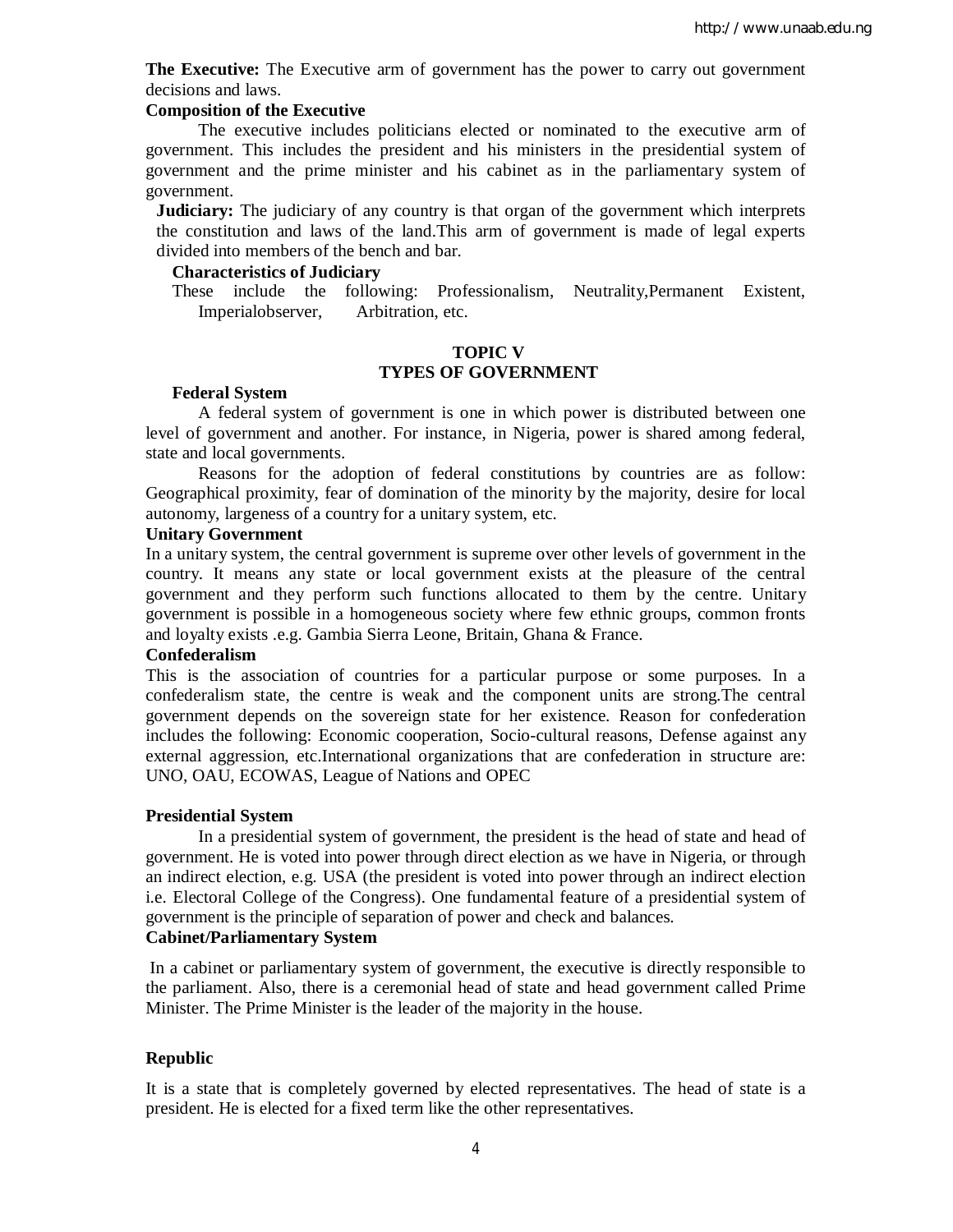# **TOPIC VI**

#### **CONSTITUTION**

A constitution is a body of rules and regulations which show the structure of government and at the same time defining the power of the government as well as describing

the right and duties of citizens.

**Sources of constitution are:** Charter, Statues, Custom and Judicial decisions **Factors to be considered when drawing up a constitution include**: Culture of the people, type of government, ethnic group, history of the people, geographical location and the size of the country, available material & human resources, etc. A constitution could be Written, Unwritten Rigid or Flexible.

#### **Constitutional history of Nigeria:**

The following is the outline of major constitutional development in Nigeria: The Nigerian Council (1914), The Clifford Constitution (1922), Sir Arthur Richard Constitution (1946), The Macpherson Constitution (1951), The Lyttelton Constitution (1954), The London Constitutional Conference (1957), The Independence Constitution (1960), The Republican Constitution (1963), The Constitution of the Second Republic of Nigeria (1979) The 1989 Constitution and The 1999 Constitution.

## **TOPIC VII SOME BASIC PRINCIPLES OF GOVERNMENT 1. THE RULE OF LAW**

The rule of law as explained by A.V Dicey means "the superiority of the ordinary law as administered by the ordinary court/courts of the land over any legislature". It simply denotes that everybody must obey the law. The three basic principles underlining the idea of the rule of law are:

- i. Equality before the law
- ii. Supremacy of the regular law
- iii. Right too personal liberty

#### **RELEVANCES OF THE RULE OF LAW**

- It helps to maintain an orderly society by ensuring that the constitution, rules and regulations are maintained.
- Rule of law ensures equity and justice in the society by seeing to it that all are equal before the common law of the land.
- Rule of law ensures that arbitrary rule is not tolerated.

# **HOW TO ENSURE THE EXISTENCE OF THE RULE OF LAW IN A COUNTRY**

The following factors must exist in a country in order to ensure the existence of the rule of law: Order of mandamus, Order of prohibition, Habbeas Corpus, Order of Certiorari, Independence of the Judiciary, Appointment of incorruptible judges,